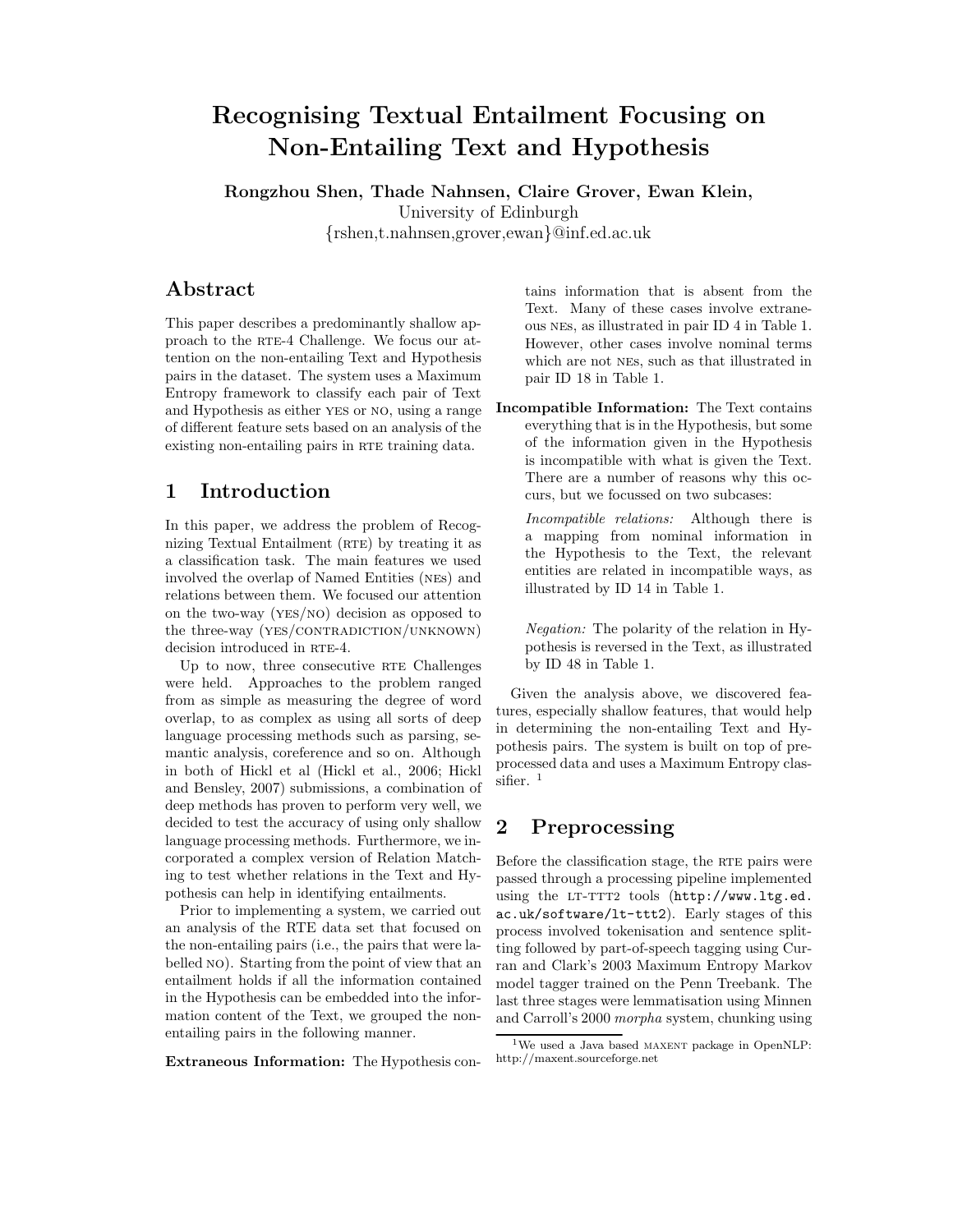| Id             | Text                                       | Hypothesis                         | Entailment     |
|----------------|--------------------------------------------|------------------------------------|----------------|
| $\overline{4}$ | Save the Children demanded action after    | UN peacekeepers abuse chil-        | N <sub>O</sub> |
|                | its research found that starving and des-  | dren                               |                |
|                | perate youngsters as young as six were     |                                    |                |
|                | being coerced to sell sex for food, money, |                                    |                |
|                | soap and even mobile phones in war zones   |                                    |                |
|                | and disaster areas.                        |                                    |                |
| 14             | Set in the New York City borough of The    | Becker was a tennis cham-          | NO.            |
|                | Bronx, the show starred Ted Danson as      | pion                               |                |
|                | the title character, Dr. John Becker, a    |                                    |                |
|                | doctor who operates a small practice and   |                                    |                |
|                | is constantly annoyed by his patients, co- |                                    |                |
|                | workers, friends, and practically every-   |                                    |                |
|                | thing and everybody else in his world.     |                                    |                |
|                | Becker has never played tennis in his      |                                    |                |
|                | life.                                      |                                    |                |
| 18             | The victims' families, as well as women    | Michel<br>Fourniret<br>was<br>sen- | NO.            |
|                | who survived Michel Fourniret's alleged    | tenced to life imprisonment.       |                |
|                | attacks, sat opposite the accused and his  |                                    |                |
|                | wife Monique Olivier on the first day of   |                                    |                |
|                | the trial for the kidnap, rape and murder  |                                    |                |
|                | of seven young women and girls.            |                                    |                |
| 48             | Indonesia has revisited its OPEC           | Indonesia leaves OPEC.             | N <sub>O</sub> |
|                | membership, but decided to stay on to      |                                    |                |
|                | maintain high-level relations with big-    |                                    |                |
|                | time oil powers like Saudi Arabia. Af-     |                                    |                |
|                | ter all, Indonesia has the world's highest |                                    |                |
|                | Muslim population, giving it another ma-   |                                    |                |
|                | jor tie to Gulf exporters.                 |                                    |                |

Table 1: Examples from RTE-4

 $\frac{2}{\pi}$ 

the LT-TTT2 rule-based chunker (Grover and Tobin, 2006) and rule-based Named Entity Recognition which is part of the recent release of LT-TTT2. In addition to the NES identified by LT-TTT2, we merged in the nes produced by the Stanford NER Tagger Finkel et al. (2005). As an example, the xml in Figure 1 combined with the xml in Figure 2 would produce the results shown in Figure 3.

| <entailment><br/><math>\langle pair id='1' \rangle</math></entailment> |             |                                        |
|------------------------------------------------------------------------|-------------|----------------------------------------|
| くもう                                                                    |             |                                        |
|                                                                        |             | <wi entity="0" num="0">The</wi>        |
|                                                                        |             | <wi entitv="0" num="1">sale</wi>       |
|                                                                        |             | <wi entitv="0" num="2">was</wi>        |
|                                                                        | ≺wi num=″3″ | $entity="0" > made$                    |
|                                                                        |             | <wi entitv="0" num="4">to</wi>         |
|                                                                        |             | <wi entity="0" num="5">pay</wi>        |
|                                                                        |             | <wi entitv="PERSON" num="6">Yukos</wi> |
| .                                                                      |             |                                        |
| $\langle$ /t>                                                          |             |                                        |
| .<br>                                                                  |             |                                        |
| .<br>                                                                  |             |                                        |

Figure 2: XML produced by LT-TTT2

><br>
yq modal="no" asp="simple" voice="pass" tense="past"><br>
<rel arg2="w9" arg1="w18" type="nosmbj"/><br>
<w l="be" pvs="yes" id="w14" p="VBD" ent="0">was</w><br>
<w leadv="yes" l="make" pvs="yes" id="w18" p="VBN" ent="0">made</v>

y<<br><w headn="yes" l="yuko" pws="yes" id="w30" p="NNP" ent="0">Yukos</w>

</when the strength of the strength of the strength of the strength of the strength of the strength of the strength of the strength of the strength of the strength of the strength of parameter of the strength of parameter

Figure 1: XML produced by Stanford NER Tagger

# 3 Shallow Features

Given the preprocessed data just described, we attempted to detect the kinds of non-entailing pairs described in Section 1 with corresponding match-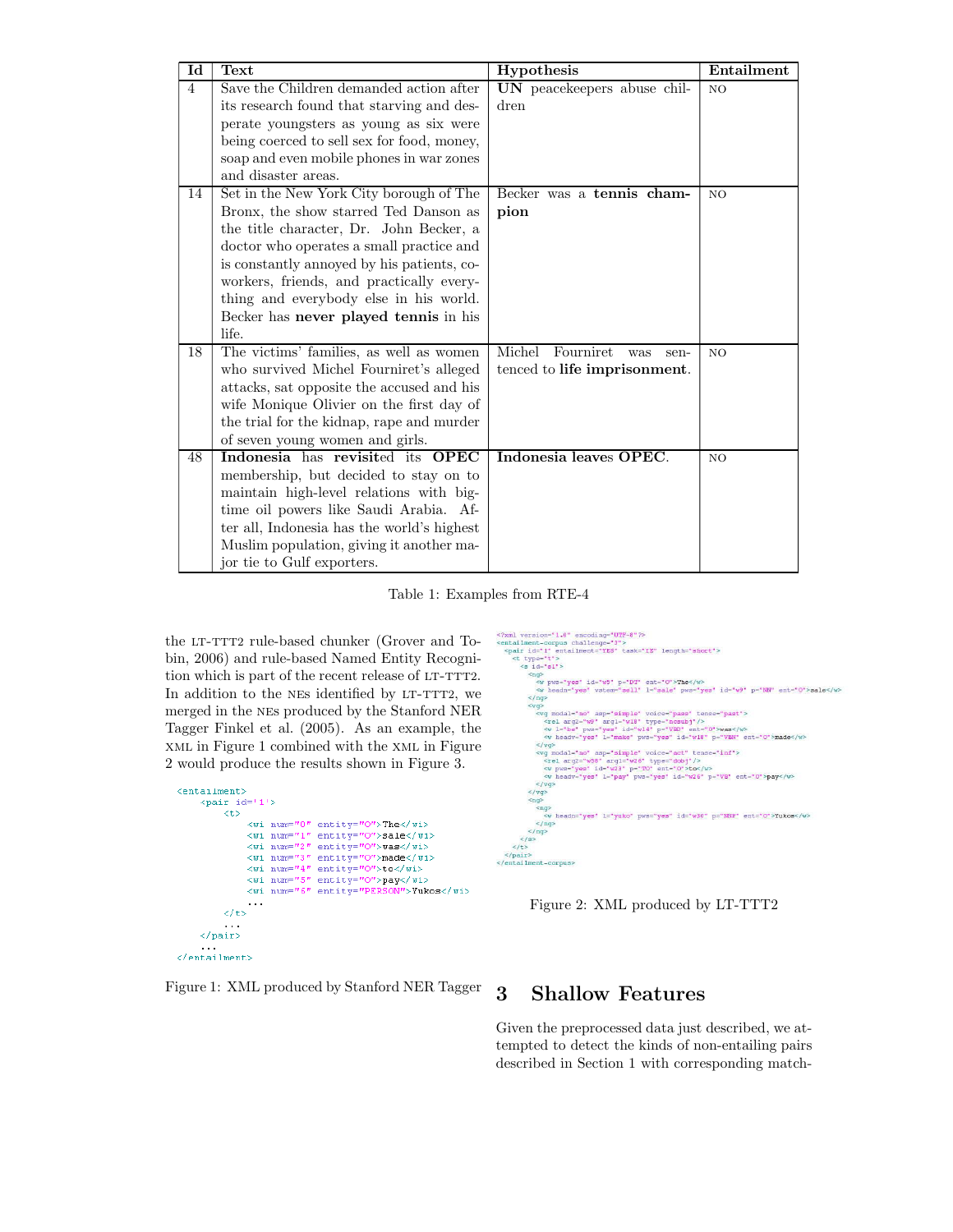```
<entailment>
       <pair entailment="YES" id="0" task="IE">
              \leftrightarrow\sim w chunk="ng0" headn="NA" id="w5" lemma="NA" ner="NA" pos="DT" si="31" tense="NA">The</w><w chunk="ng0" headn="yes" id="w9" lemma="sale" ner="NA" pos="NN" si="31" tense="NA">sale</w></w> chunk="vg2" headn="NA" lemma="
             \frac{1}{5}...<br></pair>
</entailment>
```
Figure 3: Preprocessed XML format

ing operations over Text / Hypothesis pairs:

- Identifying and matching NES and other noun group chunks between Text and Hypothesis.
- Identifying and matching relational paths between the entities between Text and Hypothesis.

The degree of matching was then encoded as a feature value [NB was this high/medium/low/].

#### 3.1 Named Entity Matching

As shown in Figure 4, nes are initially identified in the Hypothesis and then searched for in the Text. We considered both exact and approximate matches using three distance measures:

- Levenshtein distance: This is based on the minimum number of character-level operations (delete, replace, insert) needed to transform one string (in our case, the ne from the Hypothesis) into the other (the ne from the Text).
- Soundex: This is an algorithm for detecting similarity in pronunciations, so that those names whose pronunciations are the same are mapped to the same alphanumeric code, despite the spelling differences.
- Substring: The simplest of all, this finds out whether one NE is a substring of the other. If it is, then they are considered to be similar and not otherwise.

#### 3.2 Noun Group Matching

As with ne Matching, Noun Group Matching serves the purpose of detecting whether there is extraneous information in the Hypothesis. Figure 4 illustrates a case where a match of the Noun Group in the Hypothesis (ten members) can be found in the Text  $(10 \text{ members})$ . Noun Groups are identified in the Hypothesis with the LT-TTT2 chunker, and then matches are searched for in the Text using Levenshtein distance.

#### 3.3 More Complex NE and Noun Group Matching

In contrast to the simple NE and noun matching, we also explored more complex versions for the matching, using linguistic resources such as Word-Net (Fellbaum, 1998) and DIRT (Lin and Pantel, 2001), and linguistic information such as head constituents. For this purpose, the following variables are considered:

- The ordering of the words in the two groups compared.
- Whether only the heads or the whole groups are compared.
- Whether WordNet synonym matches are considered. (Early experiments showed that relaxing constraints further in the taxonomy led to severe problems of overgeneralization, resulting in numerous highly problematic matches.)
- Whether DIRT paraphrases help in determining matching. (For paraphrase matches to be successful, it is necessary to find all words from the DIRT paraphrase in the text; ordering, however, is not considered.)

#### 3.4 Simple Relation Matching

Given our emphasis on using shallow features, the approach to relation matching at this stage is very simple. Features are encoded according to the following properties:

- Recording the presence of negation words in the Text / Hypothesis.
- For each sentence in the Text / Hypothesis, extracting the head nouns and verbs from the sentence and joining them as a single string to represent the relation; then determining whether these two relation representation forms are similar to each other using string comparison measures.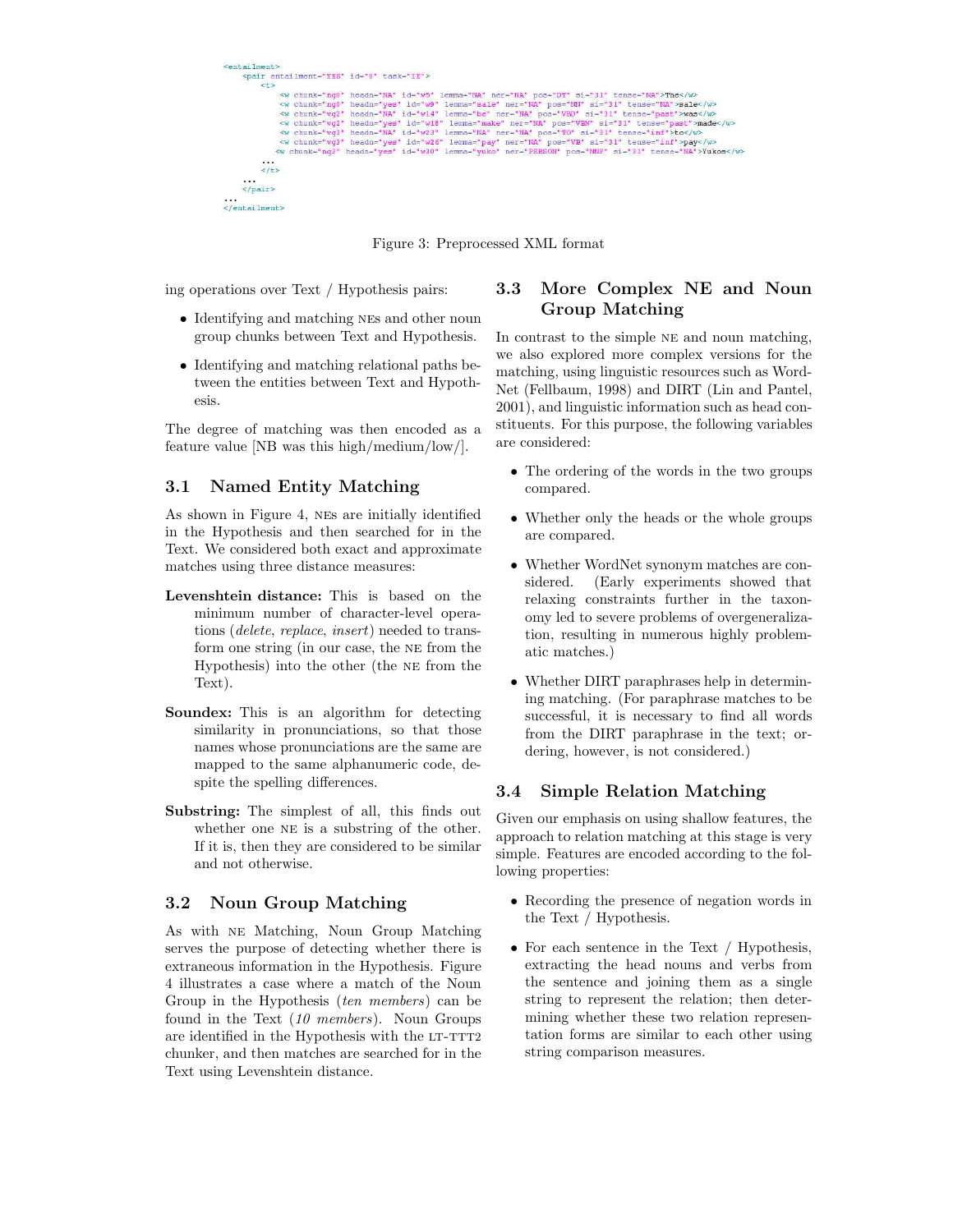### 4 Relation Matching

As shown in Figure 5, relations are extracted from both the Text and Hypothesis and compared against each other for similarity. Relation Extraction relied on dependency paths generated by the rasp parser (Briscoe et al., 2006). The following steps are used to obtain dependency relations from the Text and Hypothesis:

- 1. Feed preprocessed xml-format text into the rasp system. <sup>2</sup> Example output is shown in Figure 6.
- 2. Use a SED script to extract all the relations from the RASP output and store them in XML format. For example, the RASP output given in Figure 6 would produce the xml in Figure 7.
- 3. Combine the relations-based xml with the preprocessed data xml by inserting each rel element into its corresponding RTE pair.

With the extracted relations, we then perform the following steps to compare the Text and Hypothesis for similarity:

- 1. Find the nes, head nouns and head verbs in the Hypothesis
- 2. Use ne and Noun Group matching, find the entities in the Text that match the ones in the Hypothesis
- 3. For each pair of entities found in the Text, if the entities are within the same noun group, then ignore that pair, otherwise find a path between these two entities using the dependency relations we obtained.
- 4. If a path is found, extract all head verbs from these paths.
- 5. If head verbs are found, compare these head verbs with the ones in the Hypothesis using string comparison.

When performing the above comparison, features are encoded on the fly for feeding into the maxent classifier. These features are listed in Table 2.

# 5 Experiments and Results

In this section, we briefly present the performance of three versions of our system against the RTE-4 gold standard test data. Furthermore, we present the experiments done with the shallow features.

#### 5.1 Experiments with Shallow Features

In order to evaluate the shallow features we have generated several results using different approaches. Three standard measures (precision, recall and F1 score) were used to evaluate the system in addition to the two (accuracy and average precision) defined by the RTE task. To start with, we implemented a simple word match system that bases the classification merely on setting a threshold on the number of exact word matches between the Text and Hypothesis (the number is normalised by the length of the Hypothesis). The results on the RTE-3 development dataset are shown in Table 3.

We can see that with only as simple a method as exact word matching, prediction on the qa category can achieve an accuracy of 71.50%. A recall for yes of as high as 93.46% but only having a precision of 66.67% indicates that the system predicted most of the data pairs as yes, meaning the contents of the Text and Hypothesis in qa data pairs are very much alike. Similarly for sum and ir, although accuracies for both are lower than that of qa, their precision and recall values resemble those of qa, thus indicating that similarity can be a key issue in the classification. However, although measuring similarity can predict almost all the positive data pairs in ie, it cannot do the same for negative pairs. Also notice that the precision for the negative pairs was low too. This means that although the Text and Hypothesis in the IE category are similar in contents, their similarity does not contribute much to the prediction of negative pairs.

Taking the above observations into consideration, we focused on predicting non-entailing pairs and tested whether improving the matching algorithms helped in increasing the performances of the system. After training a Maximum Entropy classifier with the shallow features given in Section 3 on the RTE-1 and RTE-2 corpus, we tested it on the RTE-3 development dataset. Table 4 shows the results.

As can be seen, the accuracies in Table 4 are a large improvement over the word match version. Comparing the precision and recall rates of Table 3 and Table 4, both a higher negative recall (recall rate for no) and a higher positive precision (precision rate for yes) were achieved, while the other two values were lower.

As described in Section 3.3, several variables were considered in order to investigate the use of more complex matching methods. The results of these considerations are summarised in Tables 5 and 6. They show that marked differences exist both in terms of the selection criterion

 $2$ We modified the RASP script to ensure that RASP tokenisation was consistent with LT-TTT2.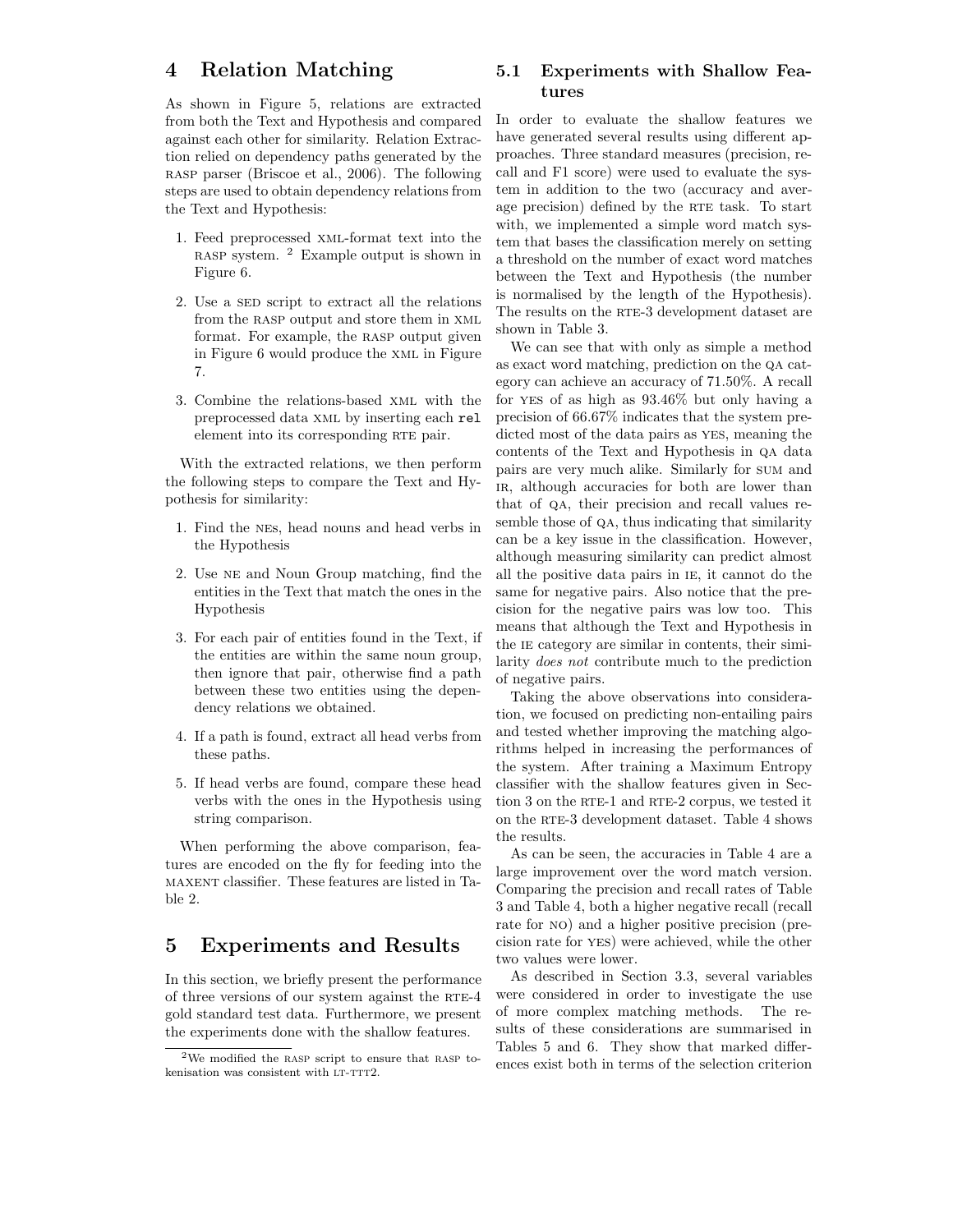|                | Feature $(1$ if the following is true, $0$ otherwise)                  |
|----------------|------------------------------------------------------------------------|
|                | There are paths between the entities in the Text                       |
| $\overline{2}$ | Head verbs are found in the paths                                      |
| 3              | Exact matches of head verbs in the Hypothesis can be found in the head |
|                | verbs obtained from the paths                                          |
| $\overline{4}$ | Inexact matches of head verbs in the Hypothesis can be found in the    |
|                | head verbs obtained from the paths                                     |
| $\frac{5}{2}$  | The number of paths found between entities in the Text is larger than  |
|                | 3                                                                      |
| 6              | The maximum length of the paths is smaller than 3 or the minimum       |
|                | length of the paths is larger than 6                                   |
| 7              | Two entities making up a path are found in different sentences         |

Table 2: Features from the relation comparison

|                |                | QΑ     | <b>SUM</b> | IR.    | ΙE     |
|----------------|----------------|--------|------------|--------|--------|
| Accuracy       |                | 71.50% | 65.00%     | 64.50% | 55.00% |
| Avg. Precision |                | 82.67% | 67.76%     | 74.50% | 52.44% |
| Precision      | <b>YES</b>     | 66.67% | 62.76%     | 57.63% | 55.08% |
|                | N <sub>O</sub> | 86.00% | 70.91%     | 74.39% | 53.85% |
| Recall         | <b>YES</b>     | 93.46% | 85.05%     | 76.40% | 94.50% |
|                | N <sub>O</sub> | 46.24% | 41.94%     | 54.95% | 7.69%  |
| F1             | <b>YES</b>     | 77.82% | 72.22%     | 65.70% | 69.59% |
|                | N <sub>O</sub> | 60.14% | 52.70%     | 63.21% | 13.46% |

Table 3: Results of the word match version

|                |                | QΑ     | <b>SUM</b> | IR.       | ΙE     |
|----------------|----------------|--------|------------|-----------|--------|
| Accuracy       |                | 83.50% | 66.50%     | 70.50%    | 53.00% |
| Avg. Precision |                | 93.92% | 66.53%     | 81.75%    | 48.22% |
| Precision      | <b>YES</b>     | 94.05% | 70.41%     | 75.00%    | 54.24% |
|                | N <sub>O</sub> | 75.86% | 62.75%     | 68.57%    | 43.48% |
| Recall         | <b>YES</b>     | 73.83% | 64.49%     | 50.56%    | 88.07% |
|                | N <sub>O</sub> | 94.62% | 68.82%     | 86.49%    | 10.99% |
| F1             | <b>YES</b>     | 82.72% | 67.32%     | $60.40\%$ | 67.13% |
|                | N <sub>O</sub> | 84.21% | $65.64\%$  | 76.49%    | 17.54% |

Table 4: Results of the Maximum Entropy classifier with the shallow features

as well as in terms of the category from which the hypothesis and text are selected. In terms of verb group matching, it appears that the use of paraphrases has a positive impact in all categories apart from the summarisation documents, in which an extreme decrease in performance can be observed. In contrast, the noun group matching seems to have decreased performance when using paraphrases apart from the question answering category, which shows a modest improvement. For subsequent experiments we used the bold matching criterion that is highlighted in the tables.

After changing the simple Relation Matching with the more complex one, we were not able to increase the accuracy of the system as a whole.

| Subtask    | Accuracy $(\%)$ |
|------------|-----------------|
| IR.        | 64.67           |
| QA         | 67.67           |
| <b>SUM</b> | 76.33           |
| TE.        | 52.00           |
| Average    | 58.20           |

Table 7: Official results for Run 1 of our system

#### 5.2 Results and Analysis

We submitted three runs to RTE-4, corresponding to the following versions of the system:

Run 1 Train the Maximum Entropy classifier with only shallow features provided in Sec-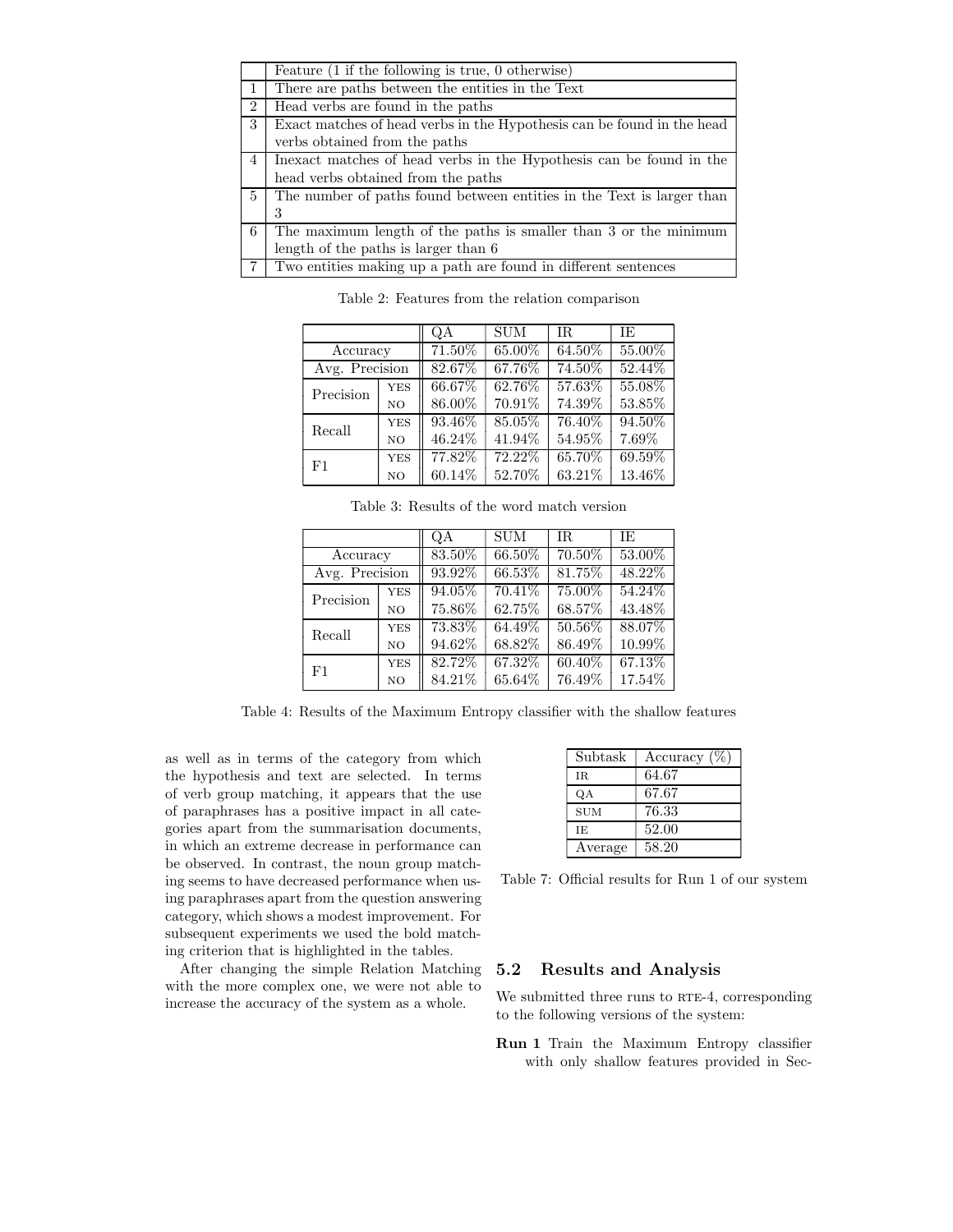| Criterion                                         | ΙE    | IR.   | QA    | <b>SUM</b> |
|---------------------------------------------------|-------|-------|-------|------------|
| DIRT paraphrases                                  | 0.511 | 0.536 | 0.528 | 0.495      |
| WordNet; ordering irrelevant                      | 0.513 | 0.565 | 0.505 | 0.616      |
| WordNet; ordering relevant                        | 0.513 | 0.565 | 0.505 | 0.616      |
| heads only; ordering irrelevant; identical lemmas | 0.513 | 0.565 | 0.509 | 0.603      |
| heads only; ordering relevant; identical lemmas   | 0.517 | 0.556 | 0.509 | 0.586      |
| ordering irrelevant; identical lemmas             | 0.522 | 0.534 | 0.495 | 0.560      |
| ordering relevant; identical lemmas               | 0.522 | 0.534 | 0.493 | 0.560      |

Table 5: Accuracy for different configurations of noun group matching

| Criterion                                         | ΙE    | IR.   | QA    | <b>SUM</b> |
|---------------------------------------------------|-------|-------|-------|------------|
| DIRT paraphrases                                  | 0.501 | 0.505 | 0.514 | 0.111      |
| WordNet; ordering irrelevant                      | 0.441 | 0.488 | 0.486 | 0.301      |
| WordNet; ordering relevant                        | 0.441 | 0.492 | 0.486 | 0.301      |
| heads only; ordering irrelevant; identical lemmas | 0.427 | 0.484 | 0.486 | 0.303      |
| heads only; ordering relevant; identical lemmas   | 0.427 | 0.484 | 0.486 | 0.318      |
| ordering irrelevant; identical lemmas             | 0.433 | 0.449 | 0.484 | 0.384      |
| ordering relevant; identical lemmas               | 0.433 | 0.446 | 0.484 | 0.385      |

|  |  |  |  | Table 6: Accuracy for different configurations of verb group matching |  |  |  |  |
|--|--|--|--|-----------------------------------------------------------------------|--|--|--|--|
|--|--|--|--|-----------------------------------------------------------------------|--|--|--|--|

| Subtask    | Accuracy $(\%)$ |
|------------|-----------------|
| IR.        | 64.67           |
| QA         | 67.67           |
| <b>SUM</b> | 76.33           |
| IE.        | 48.00           |
| Average    | 57.00           |

Table 8: Official results for Run 2 of our system

| Subtask    | Accuracy $(\% )$ |
|------------|------------------|
| IR.        | 57.00            |
| QA         | 65.00            |
| <b>SUM</b> | 71.33            |
| ΙE         | 48.00            |
| Average    | 52.40            |

Table 9: Official results for Run 3 of our system

tion 3.

- Run 2 Change the shallow Relation Matching feature used in the previous version with the more complex one described in Section 4.
- Run 3 Use only the more complex Relation Matching feature for training and prediction.

Table 7 to Table 9 summarise the results we obtained for the RTE-4 test data. As we can see, the first run achieved the best results out of the three, meaning that a deeper method such as the more complex Relation Matching did not help in our case. However, from Table 10, we may discover

that deeper methods helped in improving the prediction on non-entailing pairs.

| Run | Accuracy |
|-----|----------|
|     | 37.80    |
|     | 46.00    |
| 3   | 58.60    |

Table 10: Results for the non-entailing pairs in each of the three runs

A drop in overall accuracy when using the Relation Matching feature can be attributed to several reasons:

- Incorrect NE or noun matches are found: Asia and Triceratops fossils.
- Incorrect paths found between entities: For a pair in the training data, the rasp tool was unable to find a path between G8 Summit and Sea Island bay, where the relation between the two should be took place.
- Incorrect matches between the head verbs are found: When using a paraphrase matching, some words having different meanings may still co-occur very often. For example: failure and success.

# 6 Conclusion and Future Work

In this project, we analysed the previous three RTE corpus in order to find characteristics of the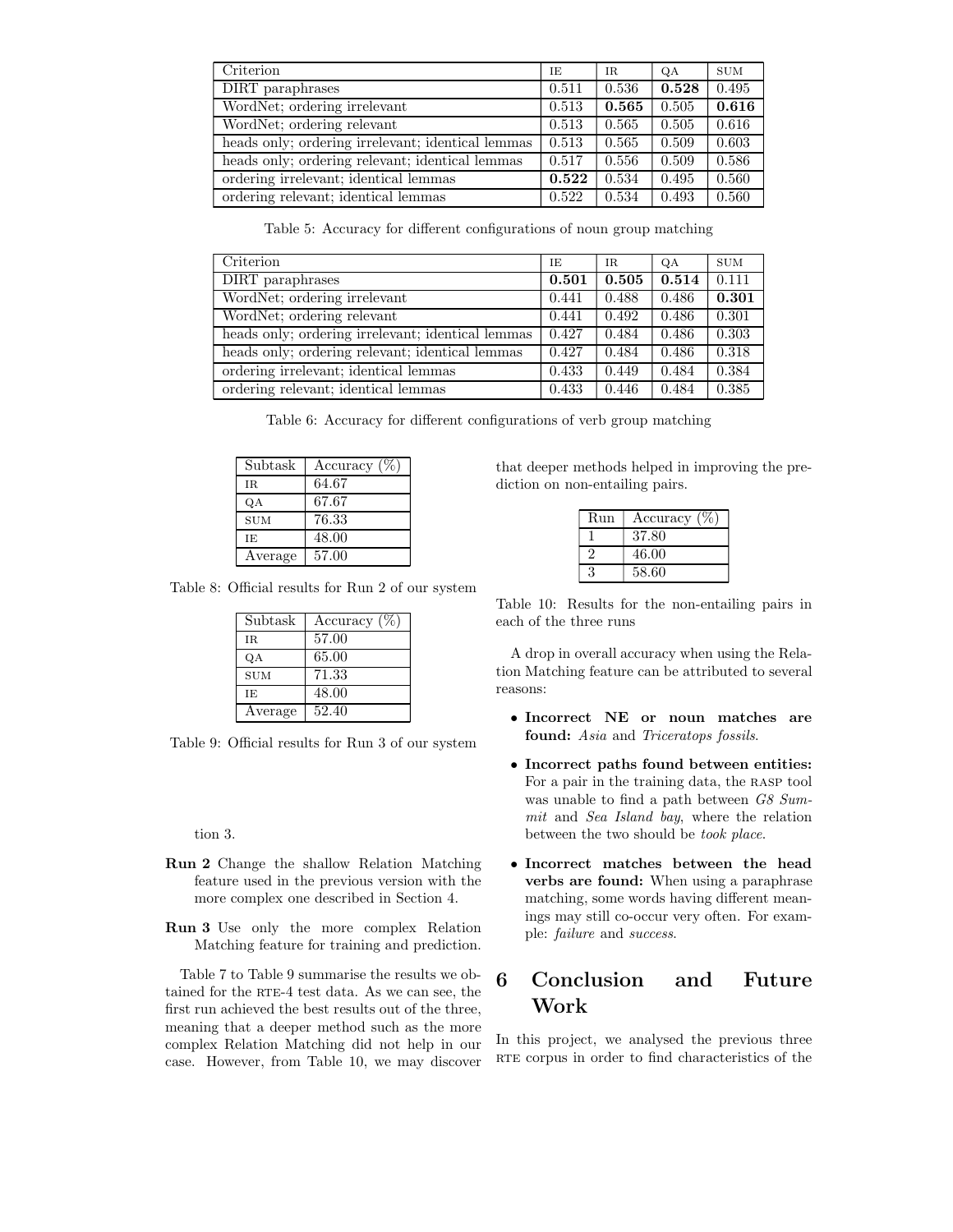non-entailing Text/Hypothesis pairs. As a consequence of the analysis, shallow features have been chosen to detect such non-entailing pairs. In addition, we tested the performance of a more complex version of Relation Matching.

The results obtained reveal that, the complex Relation Matching did not help in improving the system's overall accuracy, which was contrary to what we expected. However, incorporating such a feature into the system increased the accuracy of predicting non-entailing pairs by 20.80%. Out of the three runs, the Shallow Features one performed best, with an accuracy that is 5.80% higher than the Relation Matching run. This indicates that our system can be a fall-back when deep methods fail or are unavailable.

Future work can be directed to further improvement of both Noun/Verb Matching and Relation Matching. Our current Complex Noun/Verb Matching algorithm can be mislead mainly because it identifies a match between two words that do not have the same meaning (e.g. Asia and Triceratops fossils). Although further improvement on Noun/Verb Matching can increase the accuracy of Relation Matching, improving the performance of the dependency relation tool can have a larger positive effect. Current problems in Relation Matching lies mainly in finding paths between entities that have been identified in the Text. If we are able to find more correct paths, especially when two entities are not within the same sentence, then a more accurate comparison between Text and Hypothesis can be carried out.

# References

- E. Briscoe, J. Carroll, and R. Watson. The Second Release of the RASP System. In Proceedings of the COLING/ACL 2006 Interactive Presentation Sessions, 2006.
- James R. Curran and Steven Clark. Investigating GIS and Smoothing for Maximum Entropy Taggers. In The 11th Meeting of the European Chapter of the Association for Compuational Linguistics (EACL-03), pages 91–98, 2003.
- Christiane Fellbaum, editor. WordNet: An Electronic Lexical Database. MIT Press, 1998.
- Jenny Rose Finkel, Trond Grenager, and Christopher Manning. Incorporating Non-local Information into Information Extraction Systems by Gibbs Sampling. In Proceedings of the 43rd Annual Meeting of the Association of Compuational Linguistics (ACL 2005), pages 363–370, 2005.
- Claire Grover and Richard Tobin. Rule-based Chunking and Reusability. In LREC 2006, pages 873–878, 2006.
- Andrew Hickl and Jeremy Bensley. A Discourse Commitment-Based Framework for Recognizing Textual Entailment. In Proceedings of the 45th Annual Meeting of the Association of Computational Linguistics, pages 171–176, 2007.
- Andrew Hickl, Jeremy Bensley, John Williams, Kirk Roberts, Bryan Rink, and Ying Shi. Recognising Textual Entailment with LCC's GROUNDHOG System. In Proceedings of the Second Recognising Textual Entailment Challenge, pages 80–85, 2006.
- Dekang Lin and Patrick Pantel. DIRT Discovery of Inference Rules from Text. In Proceedings of ACM Conference on Knowledge Discovery and Data Mining (KDD-01), pages 323–328, 2001.
- Guido Minnen, John Carroll, and Darren Pearce. Robust, Applied Morphological Generation. In INLG 2000, pages 201–208, 2000.